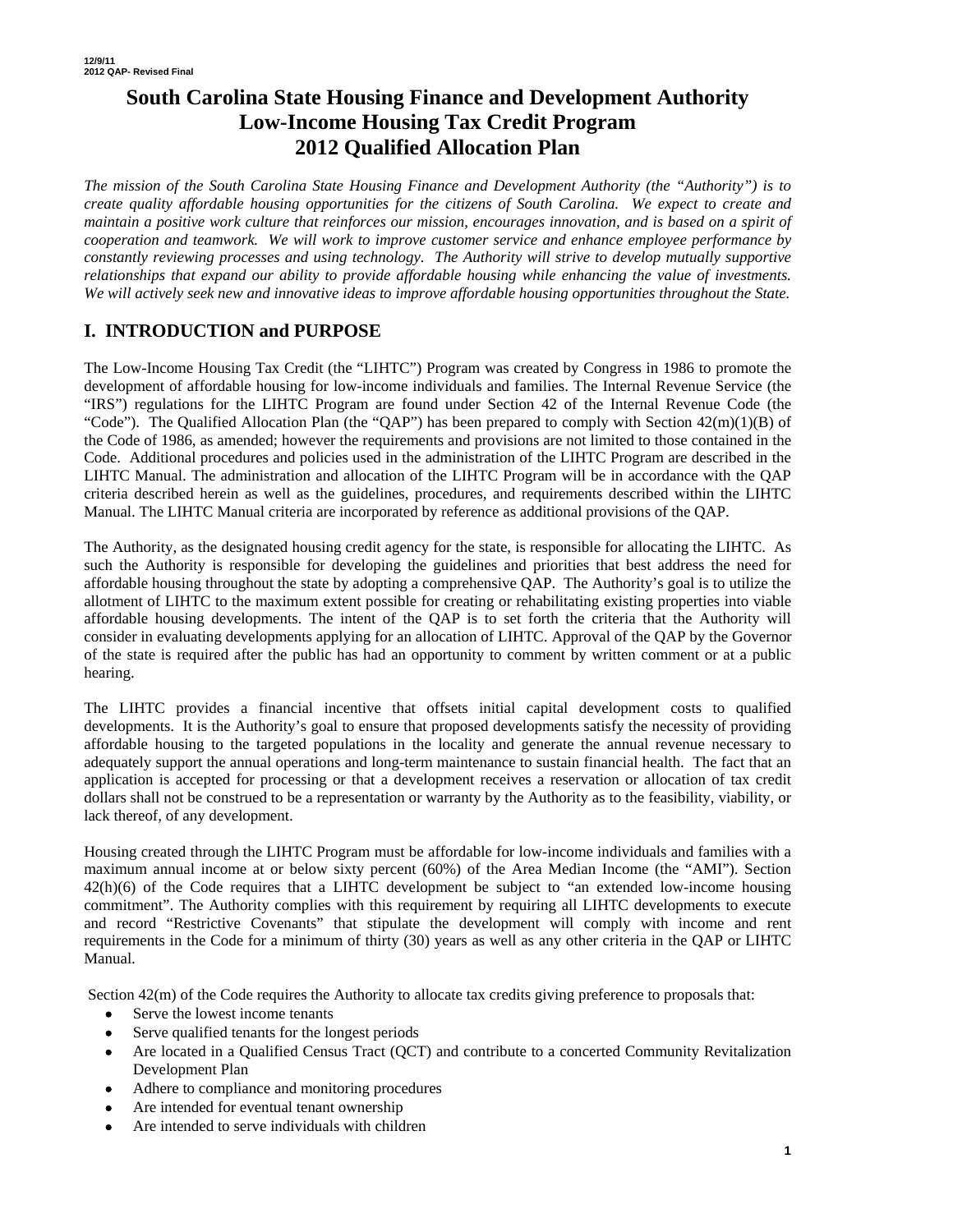- Give preference to those on public housing waiting lists
- Are energy efficient
- Have a historic nature

The following criteria will also be considered in the selection process:

- Site Criteria
- **Location Characteristics**
- Financial Characteristics
- **Development Characteristics**
- Targeting Characteristics
- Applicant/Development Team Characteristics

The Authority's website contains general and historical information concerning the LIHTC Program under the Housing Partners, Tax Credit section. The Authority's web address is: www.schousing.com. From time to time, the Authority may post bulletins or public notices to the tax credit web page in response to questions and requested clarifications submitted regarding the LIHTC Program. It is the applicant's responsibility to check the web page for updates. The web page provides a list of past LIHTC allocations and existing developments. LIHTC Program information may also be obtained by calling Laura Nicholson at (803) 896-9190, emailing laura.nicholson@schousing.com, faxing (803) 551-4925, or writing SCSHFDA, LIHTC Program, 300-C Outlet Pointe Blvd., Columbia, SC 29210.

# **II. THRESHOLD PARTICIPATION CRITERIA**

#### **1. Development Experience:**

In order to participate in the LIHTC program either the developer(s), general partner(s) in a limited partnership or the managing member(s) of a limited liability company must have experience in one LIHTC development or other successful multifamily rental development of at least seventy-two (72) units or two (2) developments of at least thirty-six units each. Experience in one LIHTC development or other successful multifamily rental development of at least seventy-two (72) units means coordinating the development team in planning, financing and constructing a development through the receipt of Certificates of Occupancy and reaching stabilized occupancy. All developers, general partners or managing members must complete a Previous Participation Certificate (see **Exhibit K**). For developments awarded LIHTCs in which the developer(s), general partner(s) in a limited partnership or the managing member(s) of a limited liability company do not have previous LIHTC experience, the Authority will require that a management company with previous successful LIHTC management experience be hired for a minimum of two (2) years.

Any application submitted by developers, general partners, or managing members who from January 1, 2002 through March 1, 2012 have been removed, debarred, or asked to voluntarily withdraw from a LIHTC partnership and/or have ever returned an entire allocation of LIHTC in South Carolina, other than for reasons beyond their control acceptable to the Authority, is ineligible to participate in South Carolina's LIHTC program.

Any application submitted by developers, general partners, or managing members who have been disqualified from participating in any other state or other allocating agency's LIHTC Program within the past six (6) years, other than for reasons beyond their control acceptable to the Authority, is ineligible to participate in South Carolina's LIHTC program.

Any application submitted by developers, general partners, or managing members who have been reported to the IRS (Form 8823) for uncorrected non-compliance issues by the Authority or other allocating agency's LIHTC administrator, at the Authority's sole discretion, may be ineligible to participate in South Carolina's LIHTC program. The Authority's determination of noncompliance violations is not subject to interpretation, appeal, or final IRS resolution of non-compliance violation.

#### **2. Previous Year's Development Completion Status:**

All developers awarded 2011 South Carolina tax credit development(s) must have closed the construction loan and purchased the land in order to submit an application in the 2012 tax credit funding cycle. Evidence of the construction loan closing and the recorded warranty or fee simple deed must be provided to the Authority not later than March 1, 2012.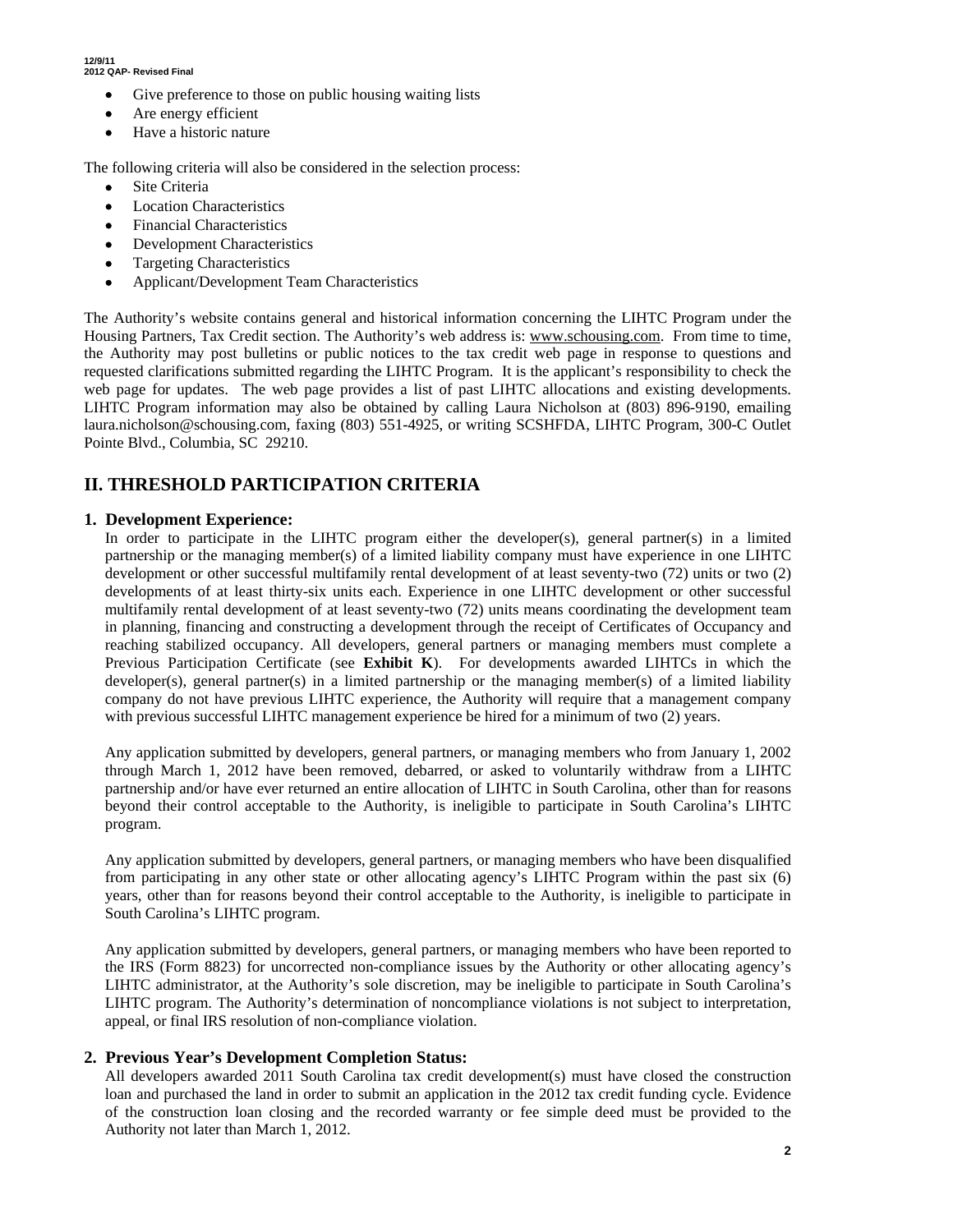#### **3. Financial Criteria:**

The Authority will assess the financial capacity of the applicant or applicant group (to include all entities and/or persons taking an ownership interest in the development and all guarantors) based on their financial statements. The Authority will accept financial statements audited, reviewed, or compiled by an independent certified public accountant (CPA). Only a balance sheet dated on or after December 31, 2010 is required. The Authority will accept a compilation report with or without full note disclosures. If notes are omitted, supplementary schedules for all significant assets and liabilities may be required. Financial statements prepared in accordance with accounting principles generally accepted in the United State (U.S. GAAP) are preferred. Statements prepared on the income tax basis or cash basis must disclose that basis in the report. An applicant or applicant group must have a minimum net worth of \$3 million dollars and minimum unrestricted liquid assets of \$1 million dollars. The Authority defines liquid assets as cash, cash equivalents, and investments held in the name of the entity(s) and/or person(s) including cash in bank accounts, money market funds, U.S. Treasury bills, and equities traded on the New York Stock Exchange or NASDAQ. Certain cash and investments will not be considered liquid assets, including, but not limited to: 1) stock held in the applicant's own company or any closely held entity, 2) investments in retirement accounts, 3) cash or investments pledged as collateral for any liability, and 4) cash in property accounts including reserves. The liquidity requirement may also be met by a current irrevocable letter of credit, provided the supporting bank letter includes sufficient information as to the duration of and restrictions, if any, on the borrowing authority of the applicant. The letter of credit must remain in force from the date of the letter through construction loan closing. All liquid assets must be identified in the submitted financial statement. If no individual member of an applicant group meets the minimum financial requirements, then members may combine assets to meet the requirements by including a combining schedule in addition to their individual statements. The Authority reserves the right to verify information in the financial statements and all financial capacity statements made by applicants, lenders, accountants, and others, through phone calls and correspondence. If false statements are found to have been made at any point in time, all entities and/or person(s) associated with the application will be debarred from all Authority programs for three (3) years.

#### **4. City/County/Legislative Notification:**

Applicants are required to send a letter, not later than March 22, 2012 to the highest elected official of the locality (i.e. Mayor or County Administrator) and the State Representative and State Senator of where the development is to be located. Although not required, it is recommended that all letters be sent via certified mail with a signed return receipt. While the applicant is encouraged to provide additional information, the notification letter must include the following:

- **a)** Contact information for the Applicant;
- **b)** Development information to include the following:
	- **1.** Type of construction- rehabilitation, new construction, adaptive reuse;
	- **2.** Total number of units,
	- **3.** Total Acreage of proposed site;
	- **4.** Tenant targeting- family, elderly, etc.;
	- **5.** Address of proposed site; and
- **c)** A statement offering to meet and discuss the proposed development with them.

# **III. CRITERIA for APPLICATION REVIEW**

The Authority, at its sole discretion, may reject a site based on information submitted in the application package, the site review findings, or other information obtained that the Authority determines renders the site undesirable for a LIHTC development.

#### **Positive Site Characteristics:**

**a)** Points will be awarded as listed below for services located within two (2), three (3) or four (4) miles as indicated by accessible public paved road, which are appropriate to the proposed tenant population. Distances should be measured using a computer based mapping system such as Google Maps or other similar distance calculating systems. Submitted area site plan must have  $\frac{1}{4}$  mile,  $\frac{1}{2}$  mile and 1 mile radius circles shown from center of proposed site. Color photographs of all services must be included with the application and the name of the service must be visible in the photograph. Applicants may include a maximum of one (1) primary and one (1) alternate positive site service of each service type for scoring purposes. All directions must be printed from the mapping system and included in the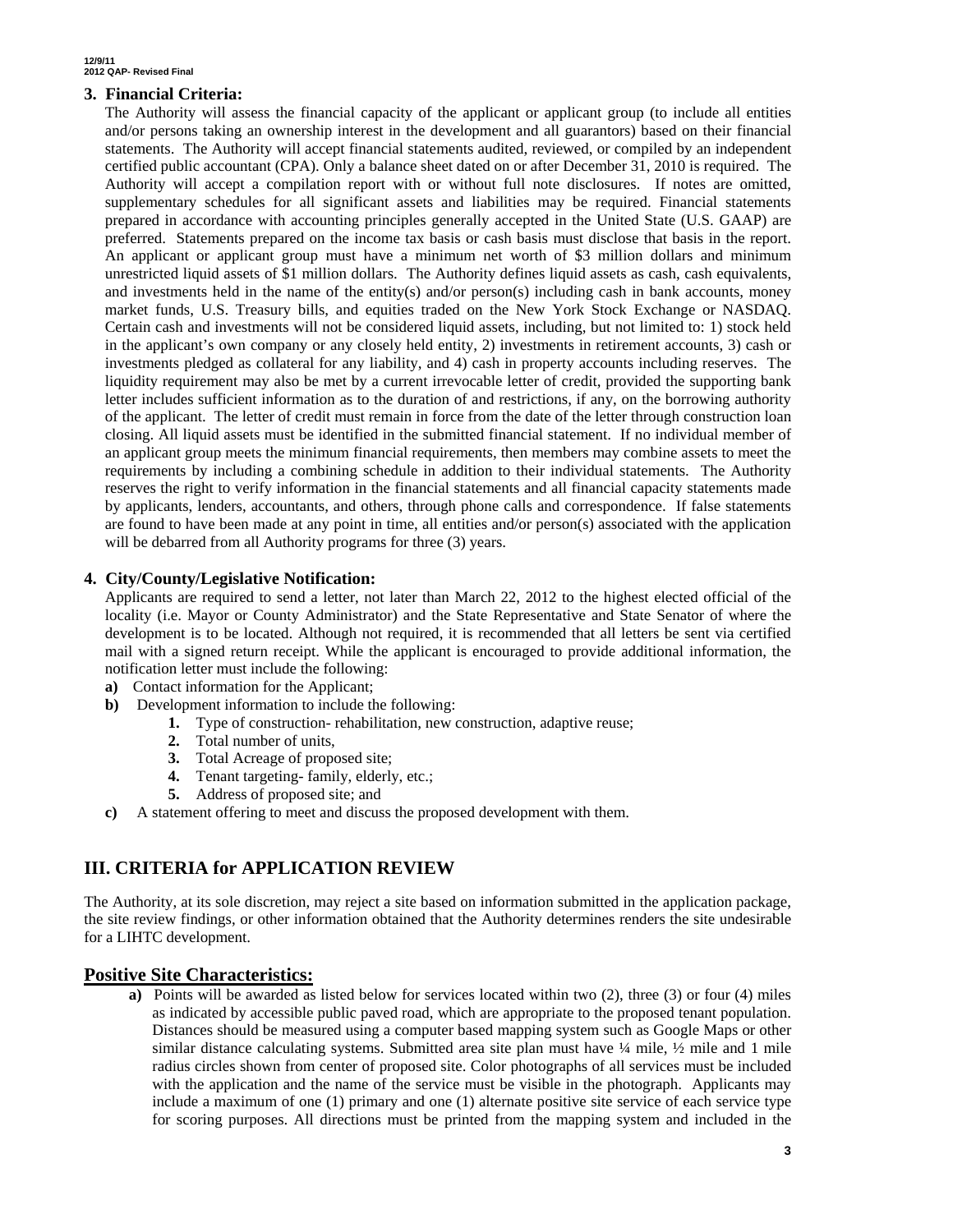application for points to be awarded. **Directions that do not lead to the service, as stated in the directions provided with the Application, will not be awarded points.** Distances are subject to Authority verification and are GPS measured and odometer confirmed by third party site analyst from center of entrance into site to center of entrance into service location. Only one (1) of each service type will be counted for points.

#### **The following services located within TWO (2) MILES of the development site earn three (3) points each:**

- Full Service Grocery Store (must be open and available to the general public and operate during regular business hours selling a full range of meats, produce, and dairy products)
- Pharmacy or Drug Store (must be open and available to the general public and operate during regular business hours)
- Convenience Store **and** Gas Station **Max. 9 pts**

#### **The following services located within THREE (3) MILES of the development site earn two (2) points each:**

- Restaurant
- Fire Station (Volunteer Fire Station qualifies)
- Full Service Banks or Credit Unions (free standing ATMs do not qualify)
- Public Park or Playground or Recreation Center or Senior Activity Center. They must be open to the general public and available to the targeted tenant population. Playgrounds at churches, schools, or in other neighborhoods, and private gyms will not receive points.

#### **Max. 8 pts**

#### **The following services located with FOUR (4) MILES of the development site earn one (1) point each:**

- Doctor's Office (General Practitioners only not specialized practices), Emergency Clinics, Urgent Care Facilities, or Hospital (Facilities must be available to the general public and must not be exclusive)
- Public Schools **Max. 2 pts**

- **b)** Sites should be relatively flat with negligible water runoff from adjacent properties. The development entrance(s) should be at or above access road grade. Topography of the site should be consistent with adjacent sites and buildings. Sites with large hills, mounds and/or berms, steep slopes, ridges and/or valleys should be avoided since these types of site characteristics can increase development costs. Criteria will be determined by a third party site reviewer. **2 pts**
- **c)** Site is compatible with the surrounding land. Surrounding area is defined as within one-quarter (1/4) mile of the subject property. This means the site and multifamily development are compatible with the existing land use pattern. The surrounding area should be residential or an appropriate mix of commercial uses, appropriate to the targeted tenants, and residential uses, single and/or multifamily housing. Criteria will be determined by a third party site reviewer. **2 pts**
- **d)** Water and Sewer utility tie-ins are accessible and within 350 feet of the proposed site. Evidence of such availability must be verified by a letter from the City/County official or utility provider. **2 pts OR**

 Water and Sewer utility tie-ins are accessible and within 351 to 500 feet of the proposed site. Evidence of such availability must be verified by a letter from the City/County official or utility provider. **1 pt 1** 

# **Detrimental Site Characteristics:**

For the detrimental characteristics below, the Authority defines its determination of distance as the shortest distance, in a straight line, from the closest site boundary line of the proposed site to the closest site boundary line of the detrimental site characteristic to determine whether negative points will be assessed.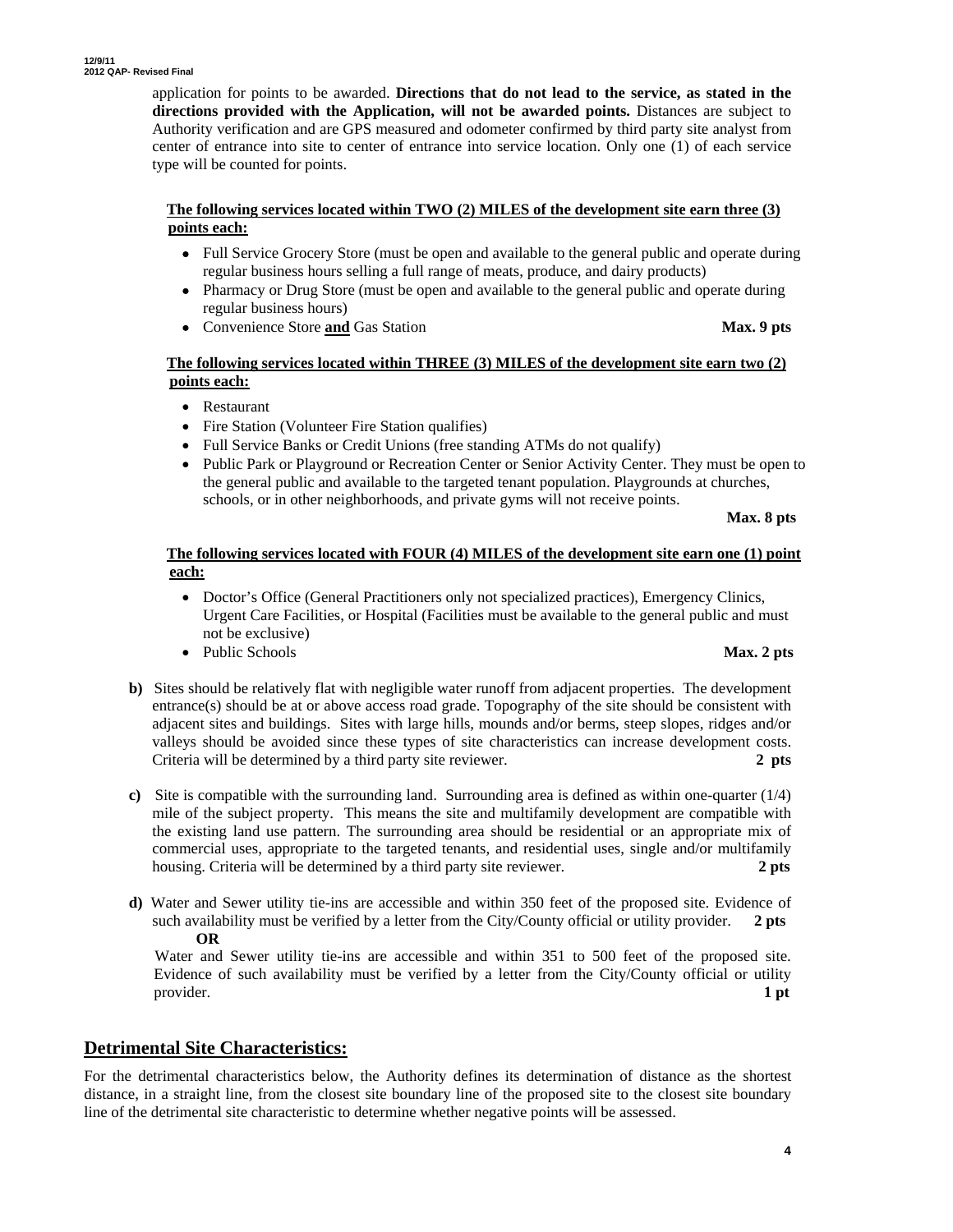- **1.** The following Detrimental Development Characteristics are **not allowed for any development site**. This list is not all inclusive and may be expanded:
	- **a)** Applications proposing an existing development to be subdivided into two (2) or more developments
	- **b)** Applications proposing developments for the same tenant populations within the same defined market area of existing Authority funded developments (tax credit, tax exempt bonds, etc.) that have a history of vacancy rates greater than ten percent (10%). Vacancy rates will be determined by using the second and fourth quarter vacancy rates reported by the property management for an existing development's previous year's operations. The Authority will make exceptions to the above requirement if the Authority determines, in its sole discretion, that the reason for the existing development having a history of vacancy rates greater than ten percent (10%) is not an issue of an "existing market" for the tenant population, but other characteristics that may or may not be resolvable (e.g. location, physical appearance, etc.)
	- **c)** Applications proposing scattered site developments that are not, in the Authority's determination, within the same primary market area and/or county boundaries
	- **d)** Any site listed on or adjacent to a site listed on the National Priority List under CERCLA.
- **2.** These **detrimental characteristics** will be assessed for each site with no limit to the negative points a site may accumulate.

#### **Three (3) points per item will be deducted for the following:**

- **a)** Sites within five hundred (500) feet of an easement containing an electric substation, whether it is active or inactive.
- **b)** New construction sites where any portion contains or permits any easements for overhead electric power lines, regardless of voltage, and/or such electric power lines encumber the proposed site with the exception of the outside perimeter of the site for the distribution of electric service for other unrelated properties. A development proposing to bury all power lines will be exempt from this detrimental determination if documentation is provided from the utility provider stating that all power lines will be underground
- **c)** Sites where a portion of any building is located within the fall distance of any pole, tower or support structure of a high voltage transmission power line, communications transmission tower, microwave relay dish or tower, or commercial satellite dish (radio, TV cable, etc.). For field analysis, the Authority will use tower height as the fall distance. For the purpose of the QAP, a high voltage electric transmission line is a power line that carries a nominal voltage level greater than 60KV (sixty kilovolts). All fall distances for any tower, support structure or poles as listed above must be shown on the development site plan.
- **d)** Sites where a nearby active railroad causes excessive noise and vibration. At the application submission, an Applicant submitting a proposed development within five hundred (500) feet of an active, in use railroad(s) is required to submit, from a qualified professional, an objective third party noise study that addresses the impact of the nearby railroad, specifically the frequency, noise levels, and shock vibrations levels, on the proposed development. The study must not be older than two (2) years prior to the application submission date and must adhere to the U. S. Department of Housing and Urban Development (the "HUD") environmental criteria and standard for noise abatement regulation, which states the maximum acceptable day/night average decibel level of sixty-five (65) dBA for exterior noise, along with any other analysis deemed pertinent to the noise study and its conclusion. The study must state the average decibel level on the site is less than sixty-five (65) dBA and must support the placement of the development on the proposed site. Those sites where exterior noise is sixty-five (65) dBA and above but not exceeding seventy-five (75) dBA may be submitted; however, a noise mitigation plan must also be submitted. The mitigation plan must specifically state what measures will be used to reduce the noise levels at the site and the noise study must indicate that the measures to be used will bring the unacceptable noise level at the site down to the acceptable noise level of less than sixty-five (65) dBA. The Authority, in its sole discretion, may approve or reject the site regardless of the conclusions reported in the study. If a railroad is listed as inactive then documentation from the owner of the railroad must be submitted indicating such.
- **e)** Sites where the Authority and/or its third party consultant determines the slope/terrain is not acceptable for development. All existing and proposed grades must be shown on the development plan.
- **f)** Sites where existing wetlands, natural, or man-made attributes could have a substantially negative effect on the development (e.g. 100 year flood plain, streams, ravines, drainage, waterways, etc.). At a minimum, the site should be 70% buildable with the listed conditions found primarily on the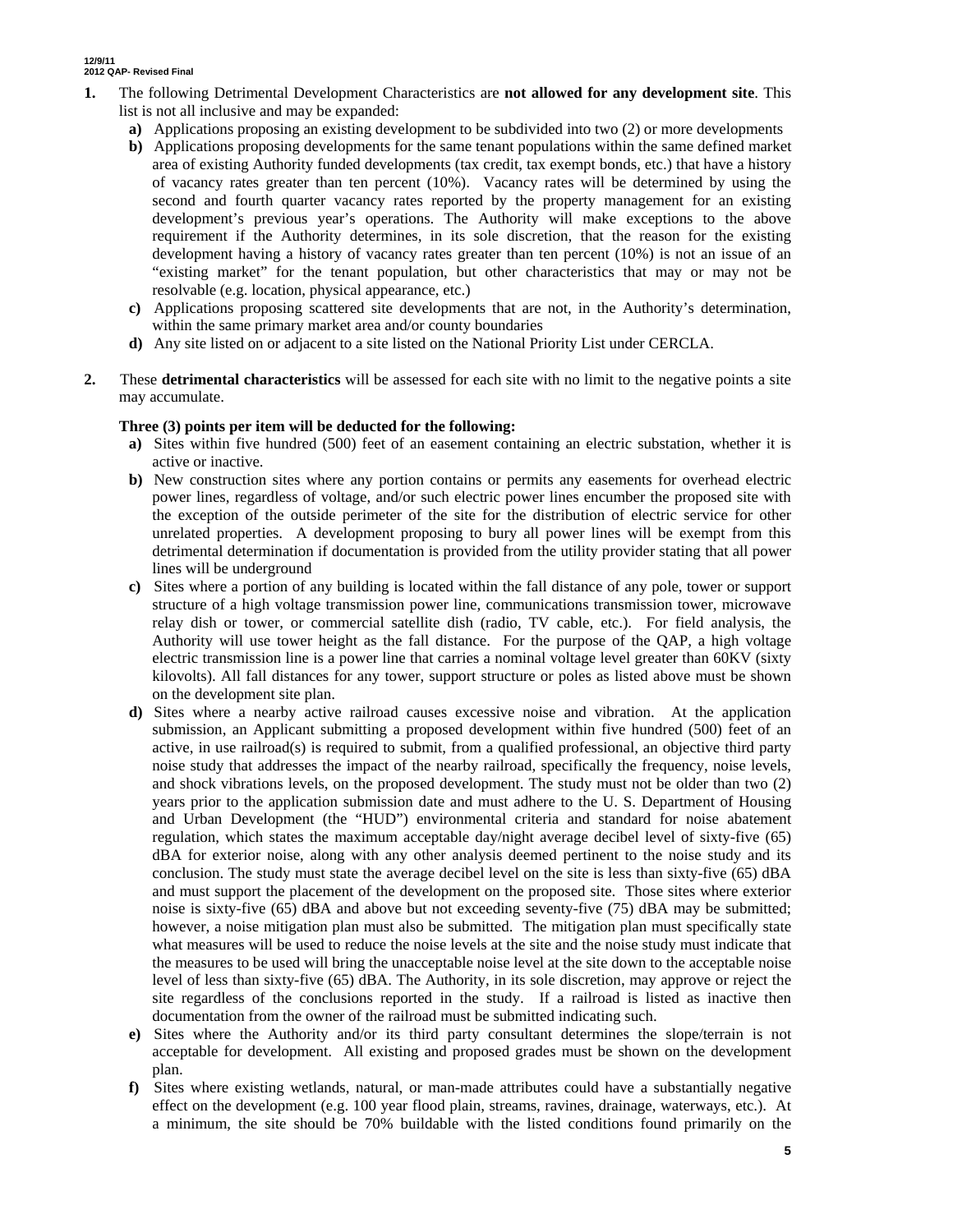perimeter or fringes of the development site. If wetland areas are found on the interior of the site they should be successfully incorporated into the development's landscaping plan and complement existing green space areas.

- **g)** Sites within one (1) mile of an operating hog/chicken/turkey farm or processing plant.
- **h)** Sites within one-half (1/2) mile of a treatment, storage, or disposal facility for hazardous wastes, an active or inactive solid waste disposal facility and/or solid waste transfer facility.
- **i**) Sites within one-quarter (1/4) mile of a sewage treatment plant.
- **j)** Sites within one-quarter (1/4) mile of any jail, prison, detention center or correctional facility.

#### **Two (2) points per item will be deducted for the following:**

- **a)** Sites within five hundred (500) feet of any commercial junkyard or salvage yard; trash heap, dump pile, or other eyesore as determined by the Authority.
- **b)** Sites within five hundred (500) feet of a pipeline(s) (excluding low pressure natural gas distribution lines, water and sewer lines).
- **c)** Sites within one-quarter (1/4) mile of adult video/entertainment clubs.
- **d)** Sites within one-quarter (1/4) mile of bars and night clubs. Full service restaurants that have a bar area within the restaurant are not considered bars/night clubs.
- **e)** Sites within one-quarter (1/4) mile of an operating industrial facility including but not limited to: steel manufacturers, oil refineries, ports, chemical plants, plastic manufacturers, airports, automotive and engine parts manufacturers and food processing plants.
- **f)** Sites that require the execution of voluntary or involuntary cleanup agreements with Department of Health and Environmental Control or any other third party organizations as noted in a Phase II environmental assessment report. A site that has already **fully** completed any cleanup agreements will not incur negative points. Documentation referencing such must be submitted with the Phase II environmental assessment report.

# **Market Study Criteria:**

Proposed developments must be economically viable proposals justified by the market study findings. The capture rate, market advantage, absorption/lease–up period and overall vacancy rate are critical components in the assessment. A market study, completed by an analyst on the Authority's approved market analyst list, must be submitted with the tax credit application and meet the following requirements:

- **a) Capture Rate:** Developments must have a capture rate at or below 35%. Developments with a capture rate above 35% will be eliminated.
- **b) Market Advantage:** Developments must have an overall minimum market advantage of 10%. Developments not meeting the minimum 10% market advantage will be eliminated. Developments will be required for one (1) year, beginning the date the placed in service application is received by the Authority, to maintain a 10% market advantage level. Prior to a development beginning initial lease-up, the proposed rent levels by bedroom size must be submitted to the Authority. The Authority will provide its third party market analyst with the proposed placed in service rents and a determination will be made by the market analyst as to whether the proposed rents still meet the 10% market advantage percentage. If rents do not comply then the rents MUST be adjusted to meet the minimum 10% market advantage percentage. In the event of a softening or declining market at the time a development places in service the Authority will allow a rent floor at the level of the rents submitted at the initial application submission. **Developments not in compliance will not receive 8609s.**
- **c) Overall Vacancy Rate:** Developments proposed in markets where the overall existing stabilized LIHTC developments vacancy rate is ten percent (10%) or greater will be eliminated.
- **d) Absorption/Lease-Up Periods:** Developments must have absorption/lease-up periods of 12 months or less. Proposed developments with absorption/lease-up periods of more than 12 months will be eliminated.

# **Tax Credit Development Experience:**

Owners (which include individual(s), corporation(s), or in the case of a limited partnership, the general partners(s)) will receive points for previous development of successful LIHTC properties that have been completed over the past seven (7) years. The owner may include experience gained as an owner in another firm, but not as an employee of another firm. Experience in LIHTC development (to include 4% and 9% Tax Credits, TCAP and Exchange funded developments) means, coordinating the development team from the planning,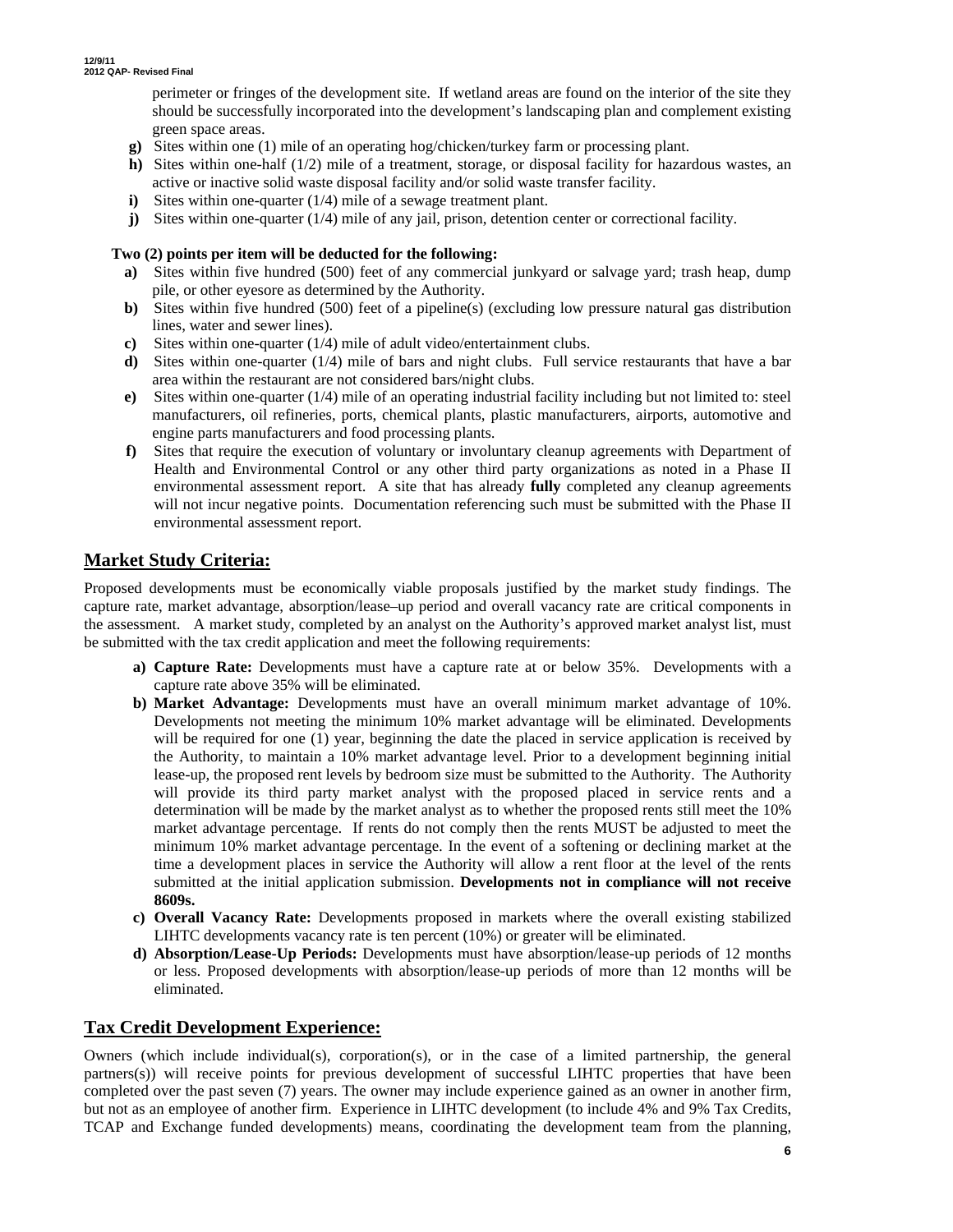financing and construction of a development through the receipt of Certificates of Occupancy and issuance of 8609s. Applicants **must have a current ownership interest** in the development(s) listed for points on **Exhibit K**. Experience will be awarded as follows:

| 1 point  | 1 LIHTC project or 72-199 units     |
|----------|-------------------------------------|
| 2 points | 2 LIHTC projects or 200-299 units   |
| 3 points | 3 LIHTC projects or 300-399 units   |
| 4 points | 4 LIHTC projects or 400-499 units   |
| 5 points | 5 LIHTC projects or 500-599 units   |
| 6 points | 6 LIHTC projects or 600-699 units   |
| 7 points | 7+ LIHTC projects or 700 plus units |

For every development listed above, the general partner(s) must be in compliance with and in good standing with both the Authority and the syndicator/equity provider. **Exhibit K-1** must be completed by the syndicator/equity provider and submitted with **Exhibit K** as part of the application submission. If **Exhibit K-1** is not provided then experience points will not be awarded.

# **Targeting Characteristics:**

- **a)** Developments that elect to serve individuals on waiting lists for public housing. To receive points, the Applicant must include in their marketing plan a description of outreach, marketing and advertising methods used to attract individuals on public housing waiting lists as well as evidence that the public housing agencies have been contacted (i.e. copy of the letter sent to the PHA along with a signed return receipt). Applicants must not use minimum income criteria to reject Section 8 Housing Choice Voucher Participants when their income reflects that they can pay their portion of the rent. The site's minimum income needed for a household to pay the rent on the unit will be based on the actual amount that the Section 8 Housing Choice Voucher Participants would have to pay after the subsidy rather than the entire rent on the unit. **2 pts**
- **b)** Points will be given to developments that voluntarily extend the thirty- year compliance period for an additional five- year term. **5 pts**
- **c)** Points will be given to developments designating rental housing for specific tenant populations as outlined in this section. In order to be considered for these points, the development/units must be designed and equipped to serve the needs of the designated tenant population. Such design and equipment must be in addition to the minimum design requirements necessary to comply with state and federally mandated accessibility requirements and must be fully described in the application. A Marketing Plan must be submitted with the application to receive these points. Choose only one (1) of the following: **5 pts**
	- **(i)** One hundred percent (100%) of the development is designed for individuals or families with children. To receive these points at least twenty-five percent (25%) of the low-income units must contain three (3) or more bedrooms.
	- **(ii)** At least eighty percent (80%) of the units are designed, equipped and occupied by older person(s) fifty-five years of age or older. The remaining twenty percent (20%) of units must be designed, equipped, and occupied by special needs populations. All new construction developments are limited to one (1) or two (2) bedroom units*.* All new construction developments, greater than a one (1) story structure must be accessible to all additional stories by elevators. Acquisition with rehabilitation developments more than one (1) story must provide evidence that existing elevators have received regular maintenance and are in good working condition as of the Tier Two application submittal date to service all upper level rental units. Those developments without existing elevators will be required to install elevators. Developments designating 100% of the units for persons 55 or older are eligible for these points.
	- **(iii)** At a minimum, (10%) of the total units are set-aside for disabled and special needs tenants. Developments seeking points under this criterion should include a letter from the appropriate disability agency regarding the need for these units.

#### **Development Size:**

#### Total development size **(choose only one)**:

- **a)** Developments at or below (56) total units. **3 pts**
- **b)** Developments having (57) to (72) total units. **2 pts**

 $Max 7<sub>pts</sub>$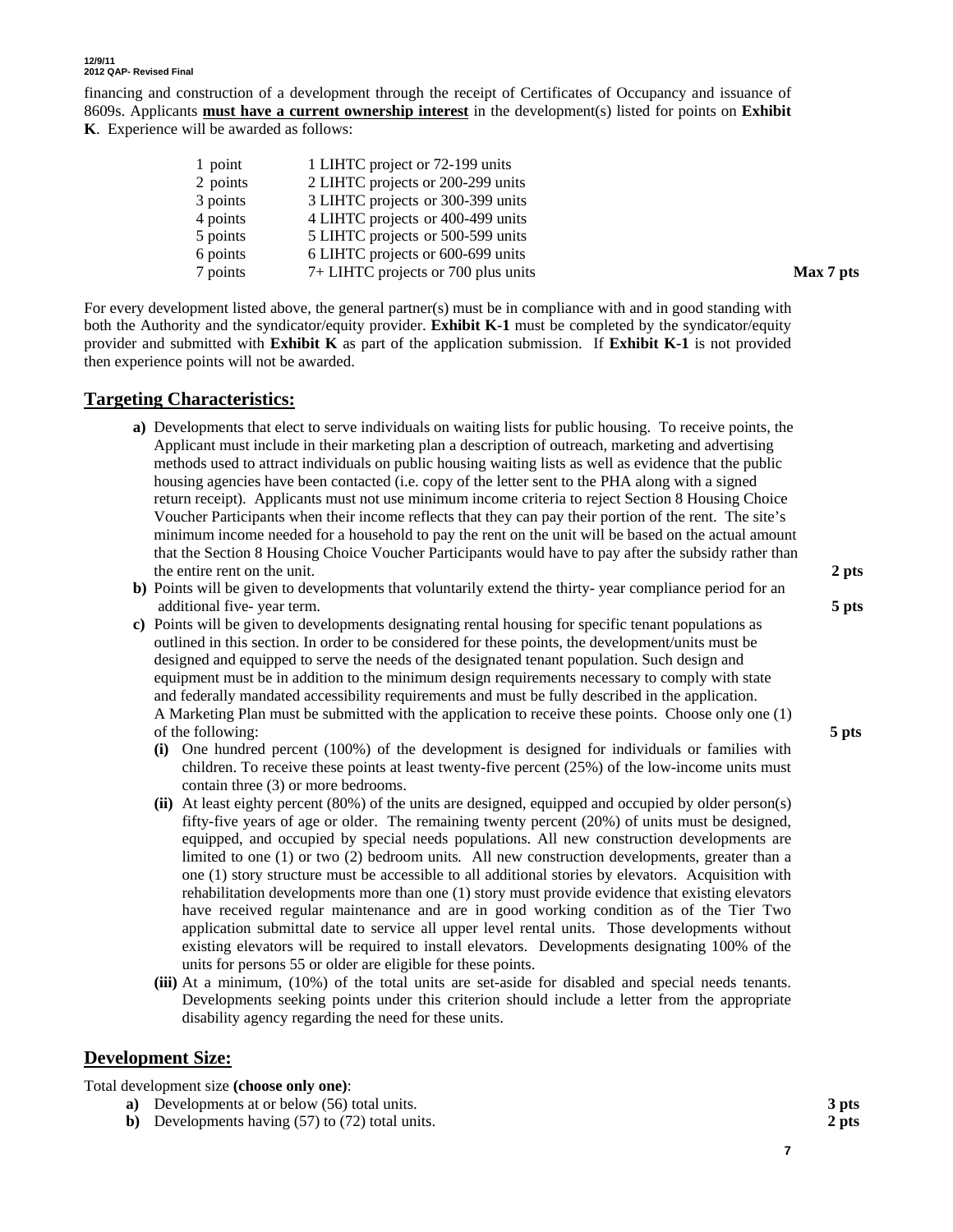**c)** Developments having (73) to (96) total units. **1 pt**

New construction developments consisting of 97 units or more may not participate in the competitive 9% tax credit program.

#### **Development Characteristics:**

#### **Optional Development Design Criteria Points:**

This section allows developers to choose various optional design criteria to be included as part of the development. All developments **must** obtain a minimum of one hundred ten (110) points from this section to avoid disqualification. Although developments may choose to do more, the maximum number of points to be awarded from this section (items 1-30) is one hundred ten (110).

| 1.<br>2.         | Roof shingles must be architectural style anti fungal and warranted for a minimum of thirty (30) years.<br>8 pts<br>Attic insulation rated R-38 or higher.                                                                                                                                                                                                                                                                                                                                                                            |  |                            |  |  |  |  |
|------------------|---------------------------------------------------------------------------------------------------------------------------------------------------------------------------------------------------------------------------------------------------------------------------------------------------------------------------------------------------------------------------------------------------------------------------------------------------------------------------------------------------------------------------------------|--|----------------------------|--|--|--|--|
| 3.               | Energy Star rated HVAC systems (15 SEER or greater) in all units.                                                                                                                                                                                                                                                                                                                                                                                                                                                                     |  |                            |  |  |  |  |
| $\overline{4}$ . | All units must have a balcony, sunroom, or patio. A sunroom must contain a minimum of three (3) window<br>panels and have distinct architectural separation from the living room. Patios must be at least 64 sq. ft. Front                                                                                                                                                                                                                                                                                                            |  |                            |  |  |  |  |
|                  | porches are not considered patios.                                                                                                                                                                                                                                                                                                                                                                                                                                                                                                    |  | 10 <sub>pts</sub><br>5 pts |  |  |  |  |
| 5.<br>6.         | Curbing for paved areas throughout the development site including the parking areas.<br>Gazebo (Must be covered and have bench seating; must be permanently affixed and constructed in place;<br>be ADA compliant, accessible and contain a minimum of 100 square feet) or covered picnic shelter (must<br>have a table and bench seating and must be ADA compliant and accessible) in an appropriate location. (May<br>not be selected for points if using this option as a recreation area for older persons under Mandatory Design |  |                            |  |  |  |  |
|                  | Criteria, All Development Types, item 6.b)                                                                                                                                                                                                                                                                                                                                                                                                                                                                                            |  | 3 pts                      |  |  |  |  |
| 7.               | Irrigation/sprinkler system serving all landscaped areas.                                                                                                                                                                                                                                                                                                                                                                                                                                                                             |  | 10 pts                     |  |  |  |  |
| 8.               | Underground utilities (gas/electric, cable and phone) throughout the development site.                                                                                                                                                                                                                                                                                                                                                                                                                                                |  | 5 pts                      |  |  |  |  |
| 9.               | Provide in the community room a minimum of two (2) current updated computer systems, manufactured<br>within the last 12 months, to include new computers, new printers, and a new scanner. The computers<br>must be equipped with high speed Internet service (e.g. broadband or cable). It is expected that printer<br>cartridges, computer supplies and ongoing maintenance of the computers and systems will be furnished as                                                                                                       |  |                            |  |  |  |  |
|                  | part of receiving these points.                                                                                                                                                                                                                                                                                                                                                                                                                                                                                                       |  | 3 pts                      |  |  |  |  |
| 10.              | Each unit must have an Energy Star ceiling fan with light fixture in the living room and all bedrooms. All                                                                                                                                                                                                                                                                                                                                                                                                                            |  |                            |  |  |  |  |
| 11.              | ceiling fans and overhead lights must connect to wall switches.<br>Full size Energy Star refrigerator, with ice maker, having a minimum size of eighteen (18) cubic feet. (May                                                                                                                                                                                                                                                                                                                                                        |  | 5 pts                      |  |  |  |  |
|                  | not be selected for points if also selecting #30)                                                                                                                                                                                                                                                                                                                                                                                                                                                                                     |  | 5 pts                      |  |  |  |  |
| 12.              | All units pre-wired for high speed (broadband) Internet hook-up with at least one (1) centrally                                                                                                                                                                                                                                                                                                                                                                                                                                       |  |                            |  |  |  |  |
| 13.              | located connection port and connection ports in all bedrooms or wireless computer network.<br>Over the range mounted microwave oven, with re-circulating fan, in all units.                                                                                                                                                                                                                                                                                                                                                           |  | 3 pts<br>4 pts             |  |  |  |  |
| 14.              | All units must have a Range Queen or comparable extinguishing system over the stove or have element                                                                                                                                                                                                                                                                                                                                                                                                                                   |  |                            |  |  |  |  |
|                  | temperature control plates on each stove burner (e.g. Safe-T-element, etc).                                                                                                                                                                                                                                                                                                                                                                                                                                                           |  |                            |  |  |  |  |
| 15.              | A minimum square footage per unit based on the number of bedrooms per unit specified as follows. To<br>qualify, all of the units must meet the minimum square footage per unit. The Authority considers the<br>square footage of an individual unit to be the usable living space measured from the interior wall to                                                                                                                                                                                                                  |  |                            |  |  |  |  |
|                  | interior wall.                                                                                                                                                                                                                                                                                                                                                                                                                                                                                                                        |  | 20 pts                     |  |  |  |  |
|                  | Minimum Sq. Ft. per Unit<br>Bedrooms per Unit                                                                                                                                                                                                                                                                                                                                                                                                                                                                                         |  |                            |  |  |  |  |
|                  | 750<br>One                                                                                                                                                                                                                                                                                                                                                                                                                                                                                                                            |  |                            |  |  |  |  |
|                  | 950<br>Two                                                                                                                                                                                                                                                                                                                                                                                                                                                                                                                            |  |                            |  |  |  |  |
|                  | Three<br>1,100                                                                                                                                                                                                                                                                                                                                                                                                                                                                                                                        |  |                            |  |  |  |  |
|                  | 1,250<br>Four                                                                                                                                                                                                                                                                                                                                                                                                                                                                                                                         |  |                            |  |  |  |  |
| 16.              | Providing bathrooms per unit based on the number of bedrooms according to the following. To qualify,<br>all the units must provide the minimum number of bathrooms as specified.                                                                                                                                                                                                                                                                                                                                                      |  |                            |  |  |  |  |
|                  | Bedrooms per Unit<br>Bathrooms per Unit                                                                                                                                                                                                                                                                                                                                                                                                                                                                                               |  |                            |  |  |  |  |
|                  | One Full<br>One                                                                                                                                                                                                                                                                                                                                                                                                                                                                                                                       |  |                            |  |  |  |  |
|                  | Two<br>One Full and One 34 bath                                                                                                                                                                                                                                                                                                                                                                                                                                                                                                       |  |                            |  |  |  |  |

Three Two Full

Four Two Full and One-Half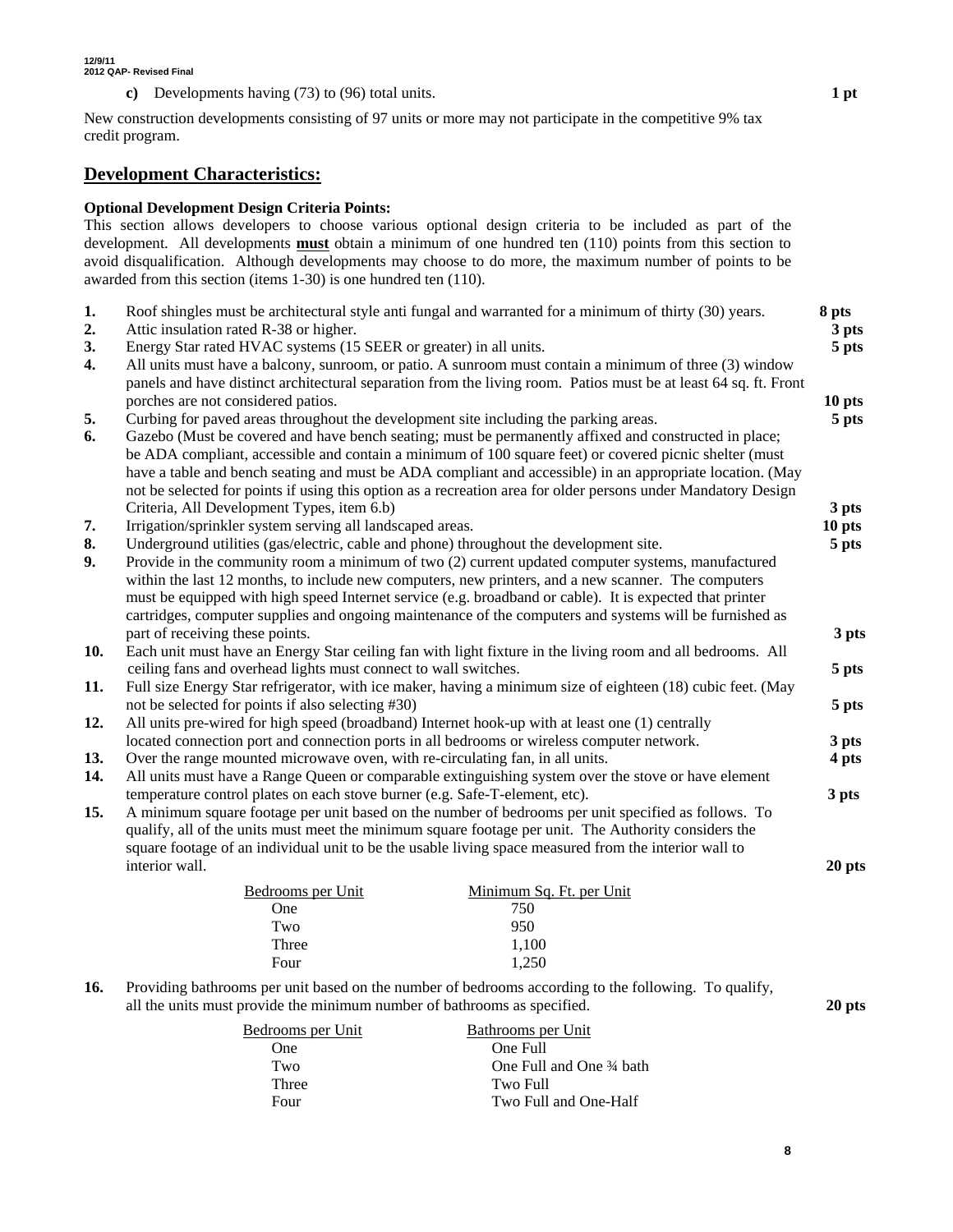|            | Bathrooms are defined as follows: 1/2 bathroom contains a toilet and vanity with sink; 3/4 bathroom contains<br>a toilet, vanity with sink, and a shower; and a full bathroom contains a toilet, vanity with sink, and a<br>tub/shower combination. ADA units ONLY may have a roll in shower. |                   |
|------------|-----------------------------------------------------------------------------------------------------------------------------------------------------------------------------------------------------------------------------------------------------------------------------------------------|-------------------|
| 17.        | A minimum six (6) camera video security system with four (4) cameras monitoring the exterior site and<br>two (2) monitoring the manager's office and community center.                                                                                                                        | 7 pts             |
| 18.<br>19. | One (1) rental unit reserved for a security officer/on-site manager/maintenance person.<br>Walking trails, minimum 4 feet wide, paved and continuous. Trail should be a minimum 1400 linear feet.<br>At a minimum, install one (1) permanently anchored weather resistant bench with          | 5 pts             |
|            | a back at the mid-point of the trail. Sidewalks are not considered walking trails.                                                                                                                                                                                                            | 10 pts            |
| 20.        | Perimeter fencing extending around all sides of the development site, except the main entrance.                                                                                                                                                                                               | 5 pts             |
| 21.        | The development will be built to meet, at a minimum, the Version 2 Energy Star Certification.                                                                                                                                                                                                 | 15 <sub>pts</sub> |
|            | The following items are for rehabilitation developments only:                                                                                                                                                                                                                                 |                   |
| 22.        | Total replacement for one (1) of the following major components: Plumbing, or Electrical. The Physical                                                                                                                                                                                        |                   |
|            | Needs Assessment must support a need for the replacement of the component.                                                                                                                                                                                                                    | 10 pts            |
| 23.        | Install Energy Star rated dishwasher in all units. (May not be selected for points if also selecting #30)                                                                                                                                                                                     | 3 pts             |
| 24.        | Install overhead light fixture connected to a wall switch in the living room and all bedrooms. All light                                                                                                                                                                                      |                   |
|            | fixtures to be fitted with Energy Star light bulbs.                                                                                                                                                                                                                                           | 3 pts             |
| 25.        | Provide one and one-half $(1.5)$ bathrooms in all units with two $(2)$ or more bedrooms. (May not be selected                                                                                                                                                                                 |                   |
|            | for points if also selecting $#16$ )                                                                                                                                                                                                                                                          | 10 pts            |
| 26.        | Minimum bedroom size for all bedrooms in each unit is 120 square feet. The minimum bedroom                                                                                                                                                                                                    |                   |
|            | Square footage excludes the closet space.                                                                                                                                                                                                                                                     | 5 pts             |
| 27.        | Provide a minimum 1200 square foot community building. The square footage counted towards this total<br>may include a leasing office, an equipped exercise room, and an equipped computer center. Laundry room                                                                                |                   |
|            | and storage/maintenance rooms will not be counted as part of the 1200 square foot minimum.                                                                                                                                                                                                    | 10 <sub>pts</sub> |
| 28.        | Hookups for standard size washers/dryers in all units. (Hookups for stackable washer/dryers does not count)                                                                                                                                                                                   | 5 pts             |
| 29.        | Energy Star rated windows in all units.                                                                                                                                                                                                                                                       | 8 pts             |
| 30.        | In all units, existing appliances replaced with a full size Energy Star refrigerator, with ice maker, having<br>a minimum size of eighteen (18) cubic feet; and an Energy Star rated dishwasher; and an energy efficient                                                                      |                   |
|            | hot water heater with an energy factor greater than 0.61.                                                                                                                                                                                                                                     | 10 pts            |
|            |                                                                                                                                                                                                                                                                                               |                   |

# **Durable Construction:**

Durable construction with respect to each building, **choose only one** of the following:

**1.** Brick/stone veneer (50%) and remaining exterior fiber cement and/or hardiplank. **5 pts 2.** Brick/stone veneer (50%) and remaining exterior siding to be vinyl siding with a thickness of at

 least .044 mils; or full fiber cement. **3 pts**  The exterior of the building is defined as the exterior façade from finished grade elevation to eave line. All exterior wall faces must have an excess of brick/stone veneer based on the percentages selected above. This is applicable to all sides of all the buildings. On all exterior walls the brick/stone must extend above all areas of grass, landscaping

# **Rent Targeting:**

Developments that elect to both rent and income restrict up to twenty-five percent (25%) of the total units to 50% AMI tenants, for the entire term of the LIHTC compliance period. Points will be awarded on a sliding scale rounded to two decimal places. **0-25 pts**

# **Financial Characteristics:**

and other areas of soil or mulch.

The Authority will apply cost standards for Eligible Basis per Heated Square Foot (EBHSF) based on the group average for each type of development submitted in the funding cycle. The Authority will use discretion in determining the groups for comparison. Developments with costs that appear to be higher than typically warranted will be reviewed by the Authority's construction cost consultant. The construction cost consultant may take into account building types, site conditions, local requirements, and costs for similar developments in the area. If, based on the consultant's review, the development costs are found to be reasonable and can be substantiated then the development will remain in the competition. If however, after the consultant's review the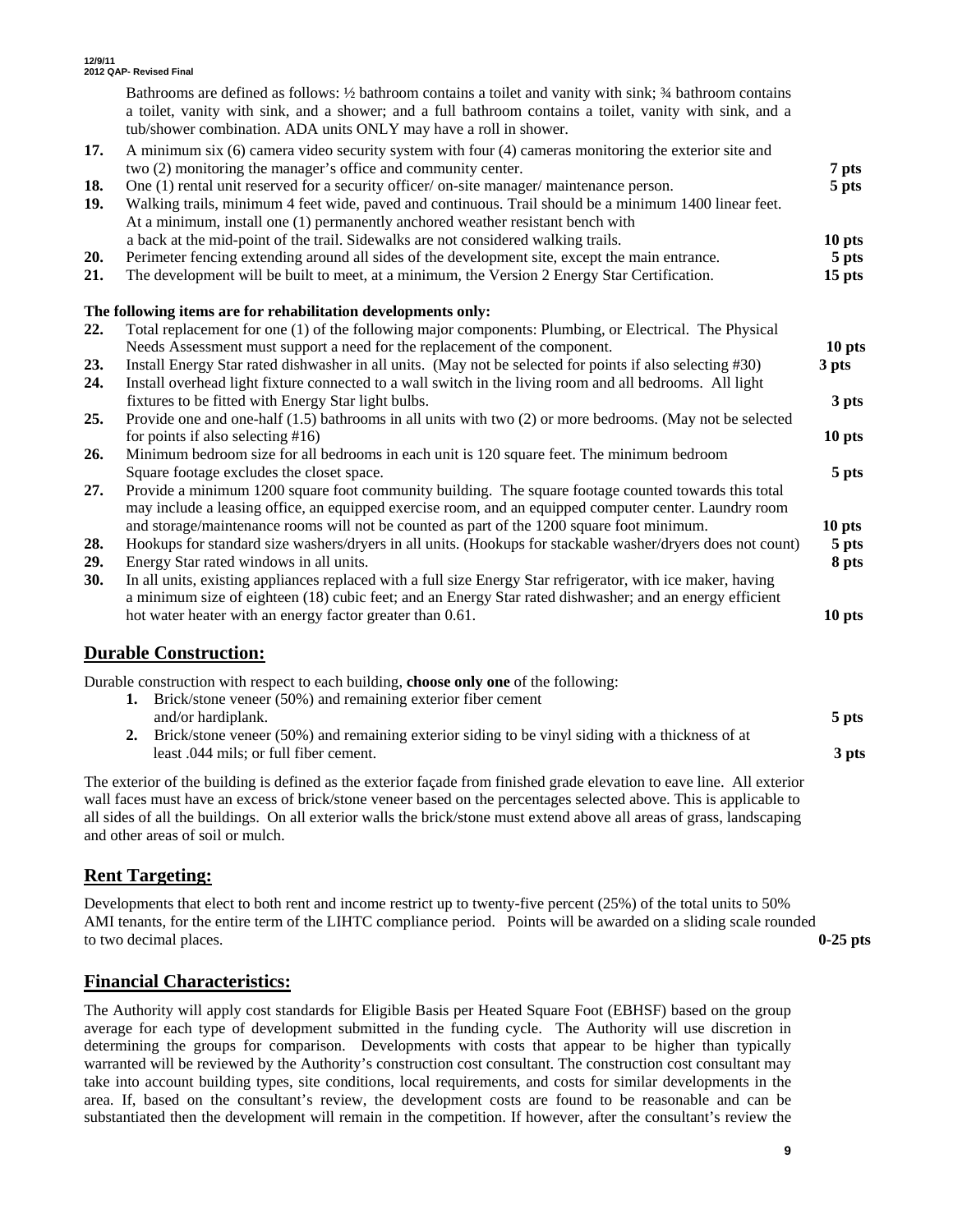costs cannot be substantiated or if substantiated are still found to be unreasonable for affordable housing, then the development will be eliminated from the tax credit competition.

# **IV. TIE BREAKER CRITERIA**

#### **The following factors will be used in the order they are listed to break a tie. If a tie is broken using the first factor then the other factors will not be applied and so on.**

- **1.** Developments with the highest site scores.
- **2.** Any developments involved in a tie and located in the following towns/cities, as determined by the Authority, will not be considered for funding in the 2012 tax credit cycle: Beech Island, Aiken County; Pendleton, Anderson County; Beaufort, Beaufort County; Moncks Corner, Berkeley County; Summerville, Berkeley County; Andrews, Georgetown County; Greenville, Greenville County; Lugoff, Kershaw County; Lancaster, Lancaster County; Columbia, Richland County; Columbia, Lexington County; Sumter, Sumter County. The Authority will determine the exact location of the development.
- **3.** Developments proposed for funding in the following underserved counties: Abbeville, Allendale, Bamberg, Barnwell, Calhoun, Cherokee, Chester, Chesterfield, Clarendon, Colleton, Dillon, Dorchester, Fairfield, Greenwood, Hampton, Jasper, Laurens, Lee, Marion, McCormick, Newberry, Oconee, Orangeburg, Pickens, Saluda, and Williamsburg.
- **4.** Owners (which include individual(s), corporation(s), or in the case of a limited partnership, the general partners(s)) who have previously developed a minimum of one LIHTC development in South Carolina. LIHTC development (to include 4% and 9% Tax Credits, TCAP and Exchange funded developments) means, coordinating the development team from the planning, financing and construction of a development through the receipt of Certificates of Occupancy and issuance of 8609s. Applicants **must**  have a current ownership interest in the development.
- **5.** Sites located in a Community Revitalization Development Plan (CRDP) area will receive points. The CRDP must have been adopted not later than November 15, 2011. Evidence of such must be verified in writing by a City and/or County official and submitted with the application. The proposed development must be part of an existing and ongoing revitalization for the area that promotes affordable housing including single and multifamily housing developments. Evidence of past, current and planned revitalization efforts must be documented using photographs and specific addresses. Consolidated Plans for a County alone do not count as CRDP targeted areas.
- **6.** Development design and affordability. The following development characteristics will be combined for an overall measurement of development quality and affordability: (1) lowest affordable rents compared on a rent per square foot basis irrespective of development location; (2) highest point score of amenities; (3) most durable construction; and (4) square footage as outlined herein. The Authority will calculate a weighted average of the square footage by bedroom size by project to all new construction developments, for new construction developments submitted, or to all rehabilitation developments, for all rehabilitation developments submitted. This calculation will be done regardless of set-aside or tenant types. For tie breaker purposes, the Authority will use the weighted averages up to a maximum sq. ft. per unit of 850 for 1 bedroom units, 1100 for two bedroom units, 1250 for three bedroom units, and 1400 for four bedroom units. These items are not meant to be used independently of each other and they are not listed in any particular order.
- **7.** Eventual Homeownership: Provide a detailed narrative of how homeownership will be achieved. Submit an acceptable Conversion Agreement, and other documentation as required, that provides for tenant ownership at the end of the initial fifteen (15) year compliance period. The Applicant must submit a conversion plan as well as other required documentation that includes but is not limited to a detailed timeline outlining how the tenants will become homeowners. The conversion plan must include all homebuyer counseling programs to be provided along with the financial procedure that will be used to transfer the rental units into homeownership. The Applicant must execute a Conversion Agreement providing that the units will be converted to tenant ownership at the end of the fifteen (15) year tax credit compliance period or the twenty (20) year compliance period if receiving state HOME funds.
- **8.** Sites considered as having Historic Character. Historic Character generally means any development consisting of one or more structures (1) (a) individually listed in the National Register of Historic Places; or (b) located in and contributing to a National Register Historic District and (2) the rehabilitation of which will be completed in such a manner as to be eligible for federal and state historic rehabilitation tax credits. The historic character of a site may be established by documentation from the South Carolina Department of Archives and History with the application submission.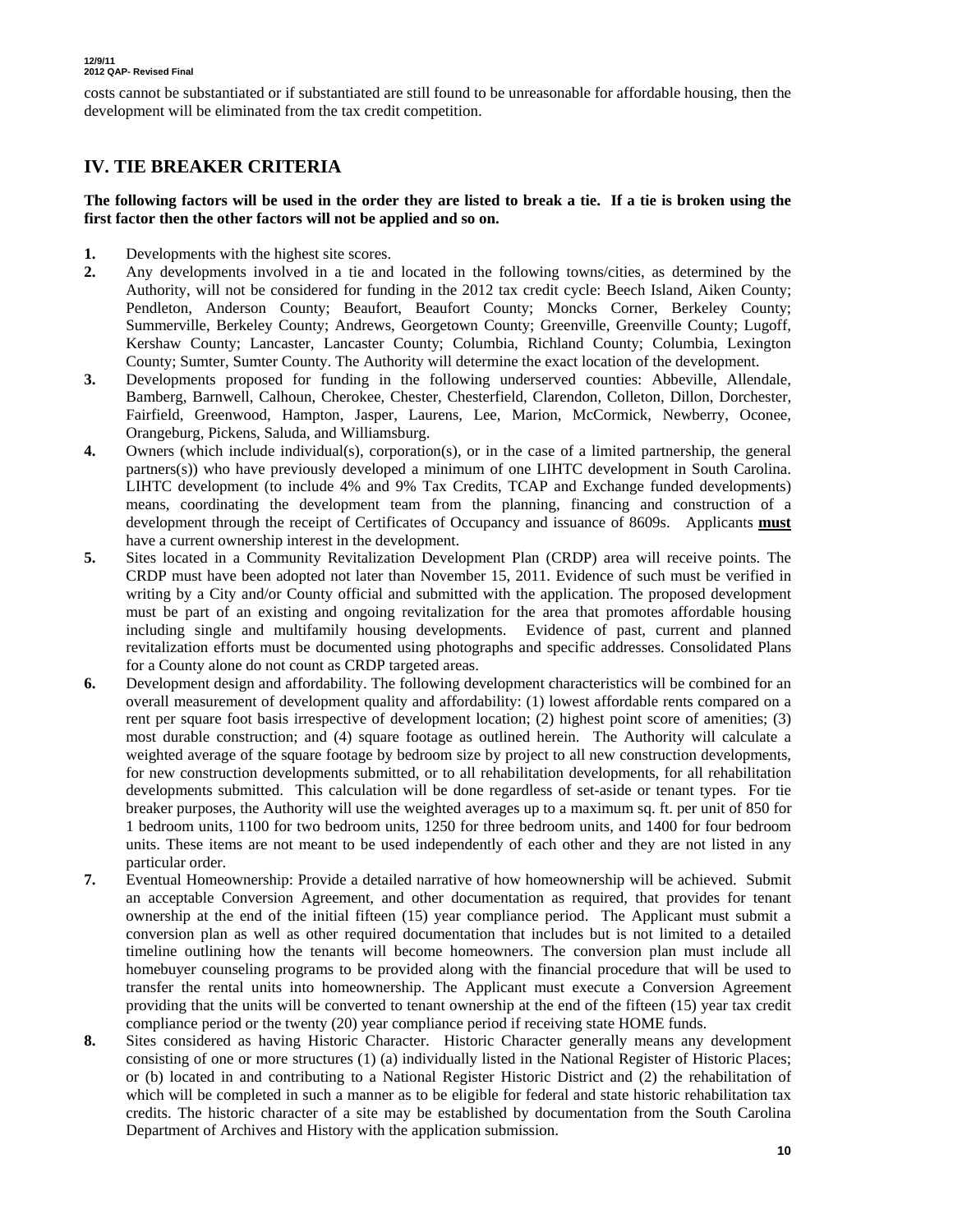- **9.** Developments located in a Qualified Census Tract (QCT) that contribute to a concerted Community Revitalization Development Plan (CRDP). The CRDP plan must be included with the application submission.
- **10.** If applications are still tied after all above tie breakers have been applied, the Authority will utilize a lottery system. All Application identification numbers, ONLY for those Applications still tied for funding, will be placed in a drum and the Executive Director will draw developments at random until all funds are exhausted.

# **V. MANDATORY DESIGN CRITERIA**

The following mandatory design criteria **must be** included in the development design:

#### **For ALL Development Types:**

- **1.** Window coverings for each window, including glass doors, must be installed. Metal blinds are not permitted.
- **2.** All kitchen and bathroom interior cabinets must be solid wood or wood/plastic veneer products with dual slide tracks on drawers. New cabinets must have solid wood dual sidetrack drawers and no laminate or particleboard fronts for doors or drawer fronts. Cabinets shall meet the ANSI/KCMA A1 61.1 performance and construction standard for kitchen and vanity cabinets. Cabinets shall bear the certification seal of KCMA (Kitchen Cabinet Manufacturers Association).
- **3.** All entry doors must be metal-clad wood, steel or fiberglass doors that are insulated, paneled, and have a peephole. Deadbolt locks are required in entry doors. Dead bolt locks on entry doors should have "thumb latch" on interior side. Double keyed dead bolt locks are prohibited. The minimum clear width of all exterior doors shall be 34 inches.
- **4.** Bi-fold and sliding interior doors are prohibited. All doors must be side hinged.
- **5.** A landscaping plan must be submitted indicating areas to be sodded and landscaped. Landscaping plan(s) must follow any applicable landscape municipal ordinance. At a minimum, sod shall be installed on the front and side areas to a point twenty (20'-0") feet from the building(s). Landscaping may incorporate sod and drought resistant plants and shrubs. All disturbed areas not sodded must be seeded.
- **6.** A recreation area suitable for proposed tenant targeting:
	- **a)** For family developments (i) Playground for children located away from automobile traffic patterns with commercial quality play equipment (the playground area must have a minimum of four (4) separate pieces of equipment or a structure that encompasses a minimum of four (4) pieces of equipment) accessible to handicapped traffic and at least one permanently anchored, weather resistant bench, with a back, or (ii) an exercise room with a minimum of three nautilus-type workout machines (this room's square footage may be included in the minimum 1,200 sq. ft. community building);
	- **b**) For older persons developments (i) An exercise room with a minimum of three (3) nautilus type work-out machines (this room's square footage may be included in the minimum 1,200 sq. ft. community building), or (ii) a minimum of one gazebo, with seating, equipped with an Energy Star ceiling fan with light fixture.
- **7.** A new development sign at the entrance(s) to the complex affixed with a Fair Housing logo.
- **8.** Exterior lighting fixtures at all entry doors including individual apartment units, community buildings and common areas within the building(s). The fixtures at the individual apartment units are to be controlled from the interior of the unit.
- **9.** Enclosed trash dumpsters and/or compactors. The dumpster must be enclosed by solid fencing on at least three sides. The pad and approach pad to the dumpster must be concrete and not asphalt. The trash dumpster/compactor must be ADA accessible and located on an ADA accessible route.
- **10.** Roofing materials shall be anti-fungal shingles with a minimum 25-year warranty.
- **11.** The following Energy Star appliances must be provided in each unit: Full sized refrigerator-freezer, with ice maker, having a minimum size of fourteen (14) cubic feet.
- **12.** At least fourteen (14) SEER HVAC units must be installed. If the Physical Needs Assessment, completed for a rehabilitation development, does not recommend replacement of existing HVAC units in the development, this mandatory criterion is waived. However, any replacement HVAC units installed in the development must be at least fourteen (14) SEER. All refrigeration lines must be insulated. All developments must have central heat and air. Window units are not allowed for any development type.
- **13.** A laundry facility containing: (a) at least one (1) commercial washer and one (1) commercial dryer per twenty-four (24) units; and (b) adequate seating and at least one (1) table for folding clothes. For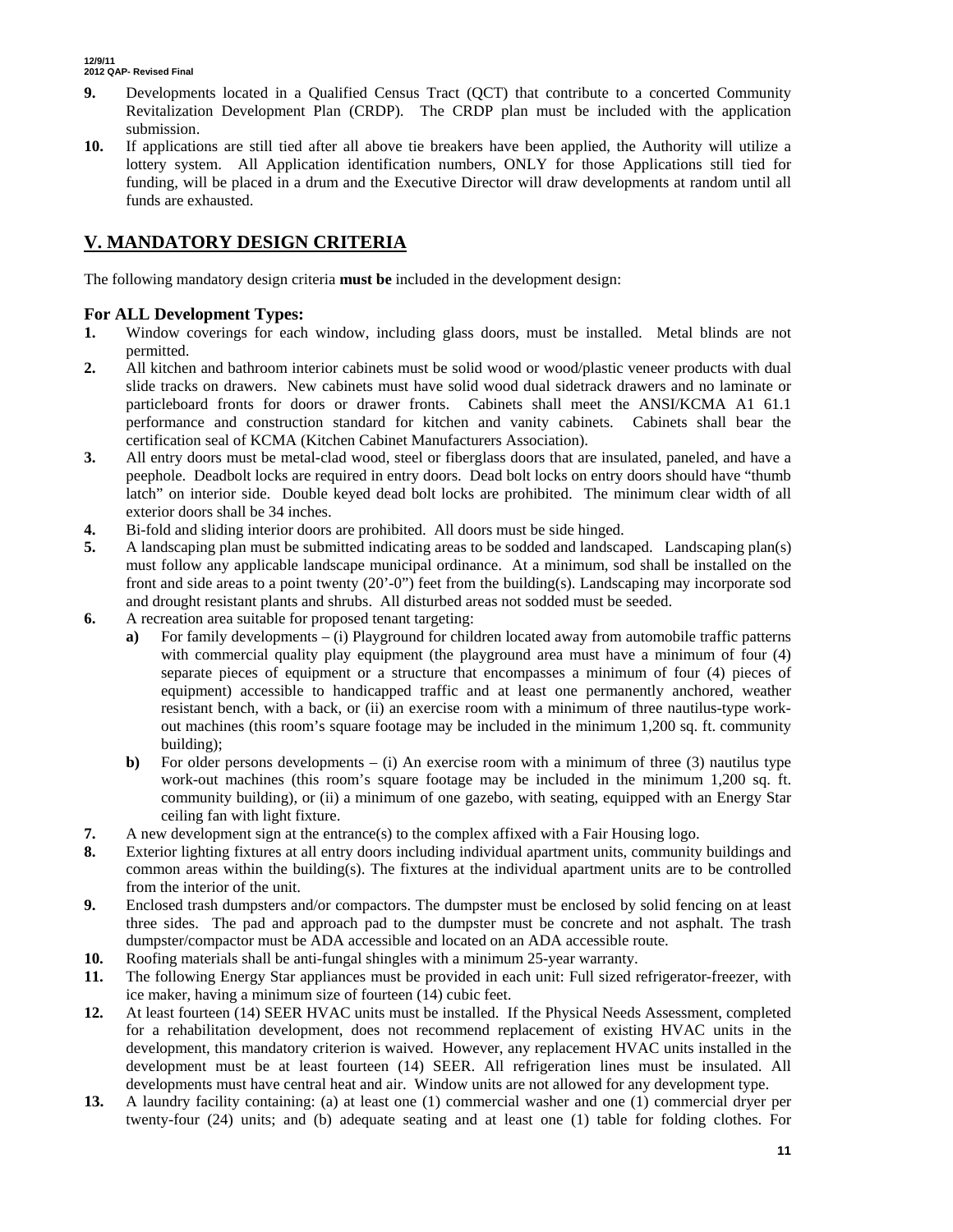developments containing more than one hundred (100) rental units that also provide washer and dryer hookups in all units, a minimum of one (1) commercial washer and one (1) commercial dryer per thirtytwo (32) units is required. Single family detached unit, townhouse, or duplex developments must provide a washer and dryer hookup in every unit. Developments providing washers and dryers in all rental units are not required to provide a laundry facility.

- **14.** Each unit must be equipped with a 5 lb. ABC rated dry chemical fire extinguisher readily accessible in the kitchen and mounted to accommodate handicapped accessible height in accessible units.
- **15.** Wall switch controlled Energy Star rated overhead lighting is required in all rooms.
- **16.** Sites located in a Radon Zone-1 (highest level) will require Radon Resistant New Construction Practices. Rehabilitation projects must meet the Radon Mitigation Standards as required by the Environmental Protection Agency.
- **17.** All new construction developments must submit a complete site specific soils report and boring site plan, not more than one year old at the time of submission of final plans and specifications, bound within the project specifications. Rehabilitation projects adding any new building foundations must submit a foundation specific soils report. The soils report and boring site plan must reflect the results of laboratory tests conducted on a minimum of one (1) soil boring per planned building location and a minimum total of two (2) soil borings at the planned paved areas of the development. A registered professional engineer or a certified testing agency with a current license to practice in the State of South Carolina must prepare the report. Rehabilitation projects adding any new building foundations must also submit a foundation specific soils report and boring site plan as stated above.
- **18.** Metal flashing or 20 mil polyethylene when used in conjunction with a self- adhering polyethylene laminate flashing, must be installed above all exterior door and window units.
- **19.** Mailboxes, playground and all exterior project amenities must be ADA accessible.
- **20.** Exterior wall insulation must have an overall R-11 minimum for the entire wall assembly and roof or attic insulation must have an R-30 rating minimum.
- **21.** Tub/shower units must have minimum dimensions of 30-inch width by 60-inch length and be equipped with anti-scald valves. All shower units without a tub must have minimum dimensions of 30-inch width by 48-inch length (ADA approved shower). All tubs in designated handicap accessible units must come complete with "factory- installed grab bars".
- **22.** Mirror length must extend to top of vanity backsplash with top of mirror a minimum of 6'-0" above finish floor. Framed decorative mirrors or medicine cabinets with mirrors are allowed with a minimum size of 14" x 24" and must be hung with the top of mirror a minimum of 6'-0" above finish floor. Vanity cabinets or a medicine cabinet shall be provided in all units. All cabinets in designated handicap accessible units must be installed at ADA mounting heights.
- **23.** Water heaters must be placed in drain pans with drain piping plumbed to the outside.
- **24.** Pipe all Temperature & Pressure (T&P) relief valve discharges direct to exterior of building and elbow down to spill at 6" above finish grade.
- **25.** Exterior shutters (new not recycled) are required on all 100% vinyl siding buildings. Only existing rehabilitation developments may have 100% vinyl building exteriors.
- **26.** Roof gable vents must be made of aluminum or vinyl materials.
- **27.** All attics must be vented.
- **28.** Carpet and Resilient flooring materials must meet minimum FHA standards.
- **29.** A minimum of two hard-wired battery back-up smoke detectors are required per unit.
- **30.** Pre-finished fascia and soffits must be vinyl covered, aluminum and/or perforated cementitious panels with vents.
- **31.** Gutter and downspout systems complete with splash blocks will be supplied surrounding all residential buildings.
- **32.** At a minimum, all developments must meet the 2006 International Energy Conservation Code.

#### **For ALL New Construction Developments:**

- **1.** All units must be equipped with an Energy Star rated dishwasher and an energy efficient rated hot water heater with an energy factor of 0.61 for gas or 0.93 for electric and will have manufacturer's data sheet submitted with plans.
- **2.** All units must have Energy Star rated windows and will have manufacturer's data sheet submitted with plans.
- **3.** All units must have an Energy Star rated HVAC system and will have manufacturer's data sheet submitted with plans.
- **4.** Lighting must be in all common area corridors, stairwells, and the community room. Interior light fixtures to be fitted with Energy Star light bulbs.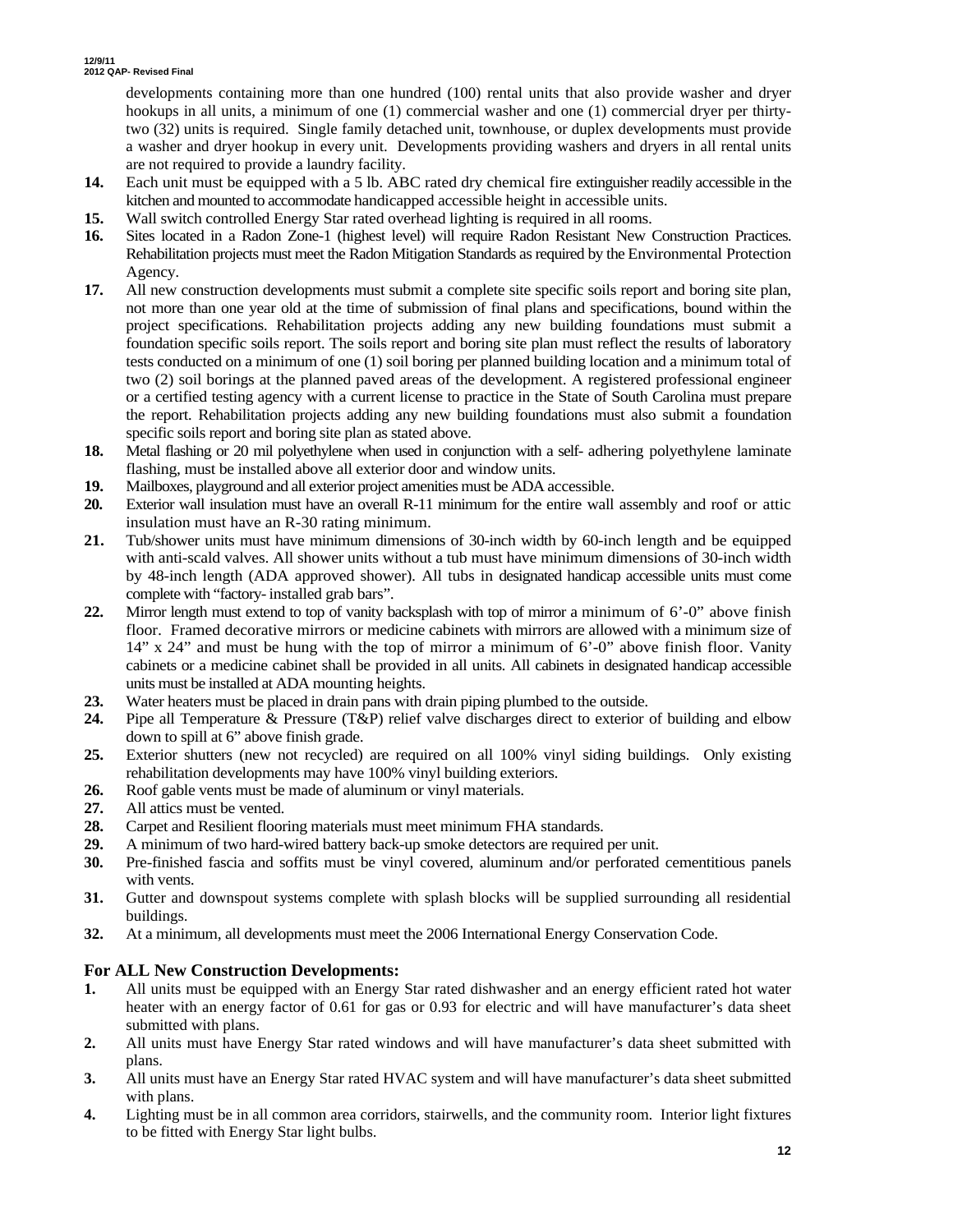- **5.** Low flow water saving features must be used- low flow showerheads, low flow kitchen and bathroom faucets, and low flow toilets and will have manufacturer's data sheet submitted with plans.
- **6.** Washer/dryer hookups in all units.
- **7.** A minimum 1200 square foot community building. Entire facility must be ADA compliant. The square footage counted towards this total may include a leasing office, an equipped exercise room, and an equipped computer center. Laundry rooms and storage/maintenance rooms will not be counted as part of the 1200 square foot minimum. For developments proposing the second phase of a previously completed contiguous tax credit development, the requirement for an additional 1200 square foot community building is waived. However, it is required that laundry facilities be provided to the new phase and must be constructed on the site of the proposed phase. The mandatory laundry facility requirements under Section V. Mandatory Design Criteria, item 13 must be met.
- **8.** All units pre-wired for cable television hook-ups in the living room and one (1) per bedroom.
- **9.** Units with three (3) or more bedrooms must have a minimum of two (2) full bathrooms.
- **10.** The minimum bedroom size for the primary bedroom in each unit must be at least 168 square feet. All other bedrooms must be a minimum 120 square feet. The minimum bedroom square footage excludes the closet space.
- **11.** All older persons (55+ years) and elderly developments will be one-story structures, or if greater than one story, all stories will be accessible by elevators.
- **12.** All sidewalks and walkways shall be a minimum of 36" in width and made of concrete and shall provide access to all parking spaces, front entryway doors, common amenities and driveways and shall be ADA compliant.
- **13.** Sliding glass doors are prohibited.
- **14.** Water closets must be centered, at a minimum, 18 inches from sidewalls or vanity/lavatories.
- **15.** Public use stairway components, such as stringers, treads, and risers must be constructed from steel or concrete. Handrails and pickets must be constructed from steel or aluminum.
- **16.** Patio and porch/balcony components used as part of the building shall have concrete slabs or decks and must be constructed so that no wood is exposed. Concealment shall be with materials such as aluminum or vinyl siding or cementitious materials. Structural wood columns shall be at a minimum 6" x 6" pressure treated columns concealed as noted above with properly sized fiberglass, high density urethane or aluminum columns. Decorative rails and/or guard rail systems used at porches and patios shall be code compliant systems of vinyl, fiberglass or metal. Wood railings are not allowed.
- **17.** Wall Framing: Sound proofing or sound batt insulation is required between the stud framing in party walls. A sound rating of STC 54 is required.
- **18.** Fluorescent lighting is required in the kitchen.

#### **For ALL Single Family, Townhouse, and Duplex Developments:**

- **1.** All detached single family homes must contain a minimum of three (3) bedrooms and two (2) full bathrooms.
- **2.** All townhouses must contain a minimum of two (2) bedrooms and one and one-half bathrooms. At a minimum, a half bathroom must be located on the first floor.
- **3.** All duplexes must contain a minimum of two (2) bedrooms and one and one-half bathrooms.
- **4.** Developments must have concrete driveways, curbing at street and front entry walkways.
- **5.** Developments must have a washer and dryer hookup in each unit.

#### **For ALL Rehabilitation Developments:**

Any of the following mandatory items (not to include repainting of the entire unit) replaced on or after January 1, 2006 are not required to be replaced as part of the rehabilitation.

- **1.** Replace and install new flooring in each unit. At a minimum, tile must be VCT or better.
- **2.** Entire unit (all rooms and ceilings) must be repainted.
- **3.** New bathroom fixtures must be installed to include the following:
	- **a)** New tub and new shower, re-glazing not allowed. Three piece surround insert is acceptable. All caulking must be replaced.
		- **b)** Replace sink, vanity and plumbing fixtures with new. Vanity to include, at a minimum, a pull out drawer and/or storage area.
		- **c)** New toilet.
		- **d)** Install new re-circulating exhaust fan.
		- **e)** Install new water supply valves.
- **4.** New kitchen fixtures must be installed to include the following:
	- **a)** Dual track sliding drawers.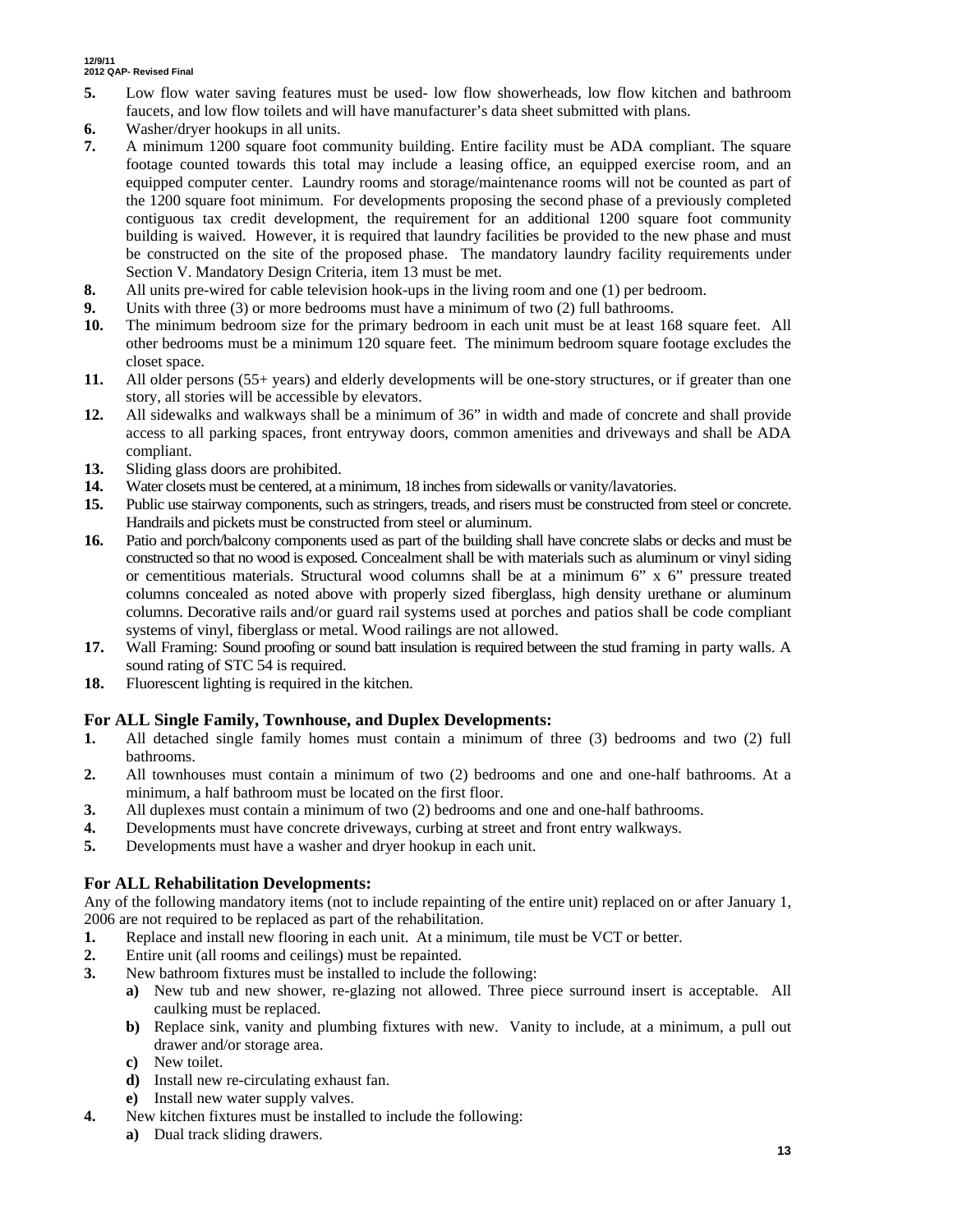- **b)** New double sink and plumbing fixtures.
- **c)** New stove with re-circulating exhaust fan.
- **d)** New Energy Star rated refrigerator, with ice maker that is a minimum of 14 cubic feet.
- **e)** Install new water supply valves.
- **5.** All entry doors must be steel or fiberglass doors that are insulated, paneled, and have a peephole.
- **6.** New Energy Star hot water heaters with an energy factor greater than 0.61.
- **7.** Replace all windows with insulated, double pane glass in either vinyl or aluminum framing.
- **8.** All units wired for high speed (broadband) Internet hook-up with at least one (1) centrally located connection port or wireless computer network. All wires to be hidden.
- **9.** Units with existing washer/dryer connections must replace and install new water supply fixtures and valves.
- **10.** All older persons (55+ years) and elderly acquisition/rehabilitation developments may have more than one-story, provided that existing elevators, receiving regular maintenance, are in good working condition as of the Application submittal date and service all upper level rental units. Those developments without existing elevators will be required to install elevators.
- **11.** Window blinds and exterior window screens to be replaced.
- **12.** Replace all damaged and worn interior doors, jams, frames, and hardware.

#### **For ALL Adaptive Reuse Developments:**

The definition of "adaptive reuse" is the conversion of an existing non-residential building(s) into a residential building(s). The architect must certify on **Exhibit G** that the development will meet the following requirements:

- **1.** A minimum of fifty percent (50%) of the square footage of each existing building(s) must be converted to residential use; and
- **2.** If additional buildings/units are constructed to provide additional space, the total square footage of the previously existing building(s) must constitute a minimum of fifty percent (50%) of the total square footage of the entire development.

# **VI. ADMINISTRATION OF THE QUALIFIED ALLOCATION PLAN**

The Authority reserves the right to resolve all conflicts, inconsistencies, or ambiguities, if any, in the QAP or that arise in administering, operating, or managing the reservation and/or allocation of the LIHTC Program. The Authority, at its sole discretion, reserves the right to allocate housing tax credits in a manner not in accordance with this QAP. At such time, or either a reasonable time thereafter, the Authority shall, as required by Section  $42(m)(1)(A)(iv)$  of the Code, provide a written explanation to the general public of its reasons for making such allocation. The Authority further reserves the right, at its sole discretion, to modify or waive, on a case-by-case basis, any provision of this QAP or the LIHTC Manual that is not required by the Code. In any case where compliance with the QAP or LIHTC Manual produces unusual hardship or difficulty and the Code or regulations do not require the provision, the application of such provision may be waived in the Authority's sole discretion upon a showing of substantial need and any other evidence as requested by the Authority.

The Authority reserves the right to withhold the issuance of a Form 8609 for any development or building that is determined at the Authority's sole discretion **not to have been constructed in accordance with the representations** contained in the development descriptions and certified to in **Exhibit G** by the architect.

The QAP and LIHTC Manual are intended to provide sufficient information to prospective LIHTC applicants. However, due to the complexity of the program and the housing development process in general, not every potential circumstance is covered in the QAP or LIHTC Manual. The Authority will interpret the policies and guidelines contained in the QAP and LIHTC Manual upon review of an application for tax credits, and may accept or reject an application based on its interpretation. Applicants are strongly encouraged to seek guidance from Authority staff regarding any situation not explicitly addressed in the QAP or LIHTC Manual prior to submitting an application. However, the Authority reserves all rights in processing the applications. The Applicants are solely responsible for the contents of their applications and cannot rely on any representation by Authority staff.

By submitting an application to the Authority, the Applicant waives, hold harmless, and releases any claim or cause of action against the Authority or its staff related to or arising under the processing or scoring of any application or for the award of any tax credits under this program, and further the applicant covenants not to sue the Authority or its staff related to or arising under the processing or scoring of any applications or for the award